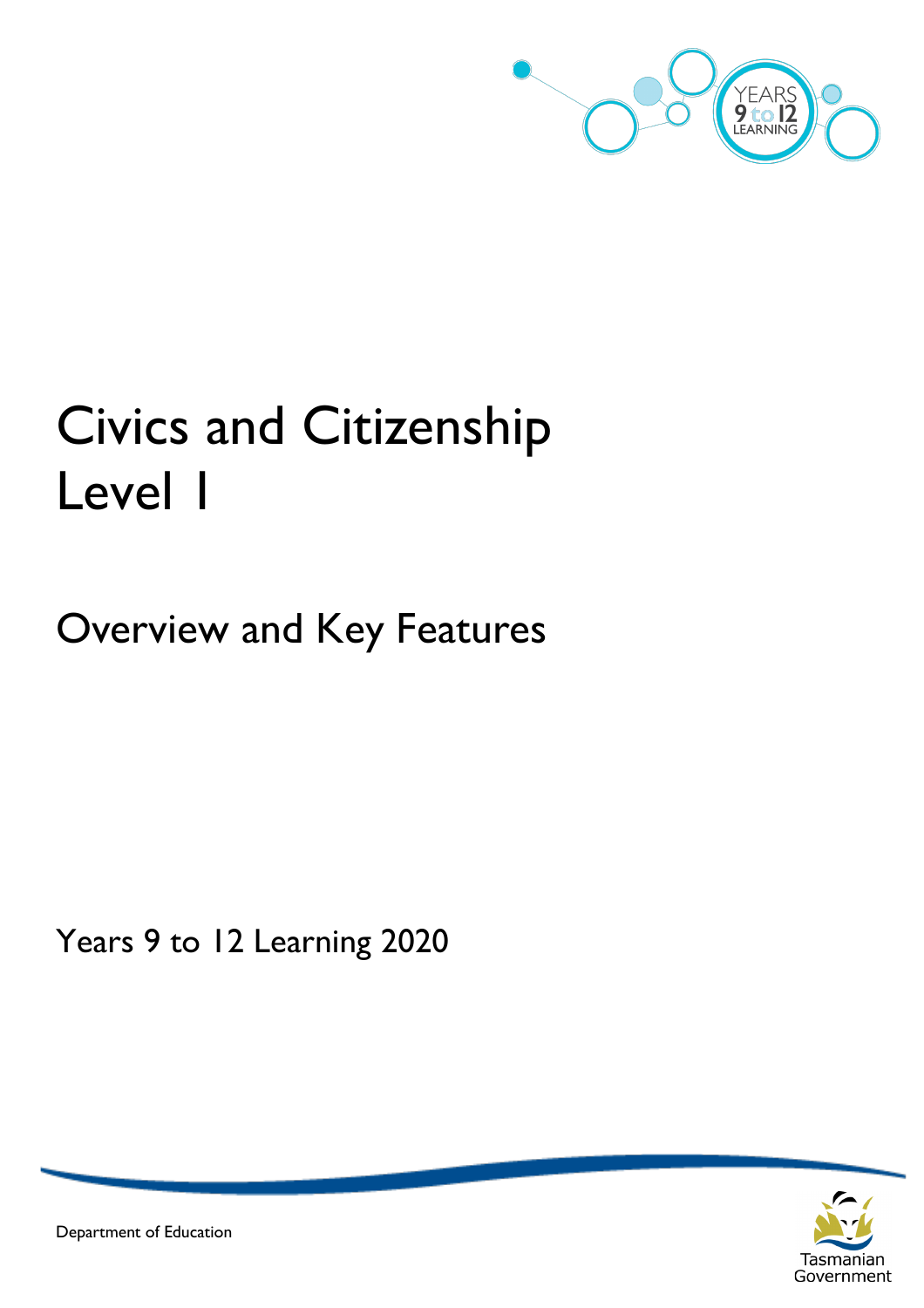

# **The purpose of this paper**

The purpose of this paper is to provide information regarding the overview and key features of the proposed Civics and Citizenship Level 1.

It is designed to enable all interested stakeholders to reflect and provide feedback on key features including learning outcomes, structure, sequencing and likely content. This feedback will be considered in writing the draft course.

## Consultation

Throughout the course development process there will be four opportunities for formal stakeholder consultation:

- Course Scope
- Structural Overview and Key features (Nov/Dec 2020)
- Initial Draft Course (March 2021)
- Final Draft Course (June 2021)

This paper represents the second of four course consultation points for teachers to engage in the course development process for *Civics and Citizenship Level 1.* 

## Course Rationale

Civics and Citizenship Level / is focused on providing opportunities to develop the confidence, responsibility, and civic engagement of learners who have not addressed the relevant outcomes in Years 9 and 10 or other TASC accredited courses. The proposed course is designed to consolidate the knowledge, understanding, skills and confidence required to participate fully in Australia's democratic system of government, to engage fully in their own communities, and to work collaboratively and respectfully with others in the pursuit of shared goals.

#### Years 9 to 12 Curriculum Framework

[Years 9 to 12 Education Framework](https://publicdocumentcentre.education.tas.gov.au/library/Shared%20Documents/Years-9-to-12-Education-Framework.pdf) informs the design of this course and it fits within the Discipline based focus area of the Years 9 to 12 Curriculum Framework.

#### Pathways in

Australian Curriculum HASS Civics and Citizenship F – 8 provides a pathway into this course.

#### Learning Outcomes

On successful completion of this course learners will be able to:

- communicate purposefully about Australia's democratic system and their own communities
- engage in Learning about Australia's democratic system and their own communities
- demonstrate knowledge and understanding of Australia's democratic system and their own communities
- conduct inquiry that applies their learning about Australia's democratic system and their own communities
- participate with others in Australia's democratic system and their own communities
- appreciate the diversity of background and belief that contributes to Australia's democratic system and their own communities.



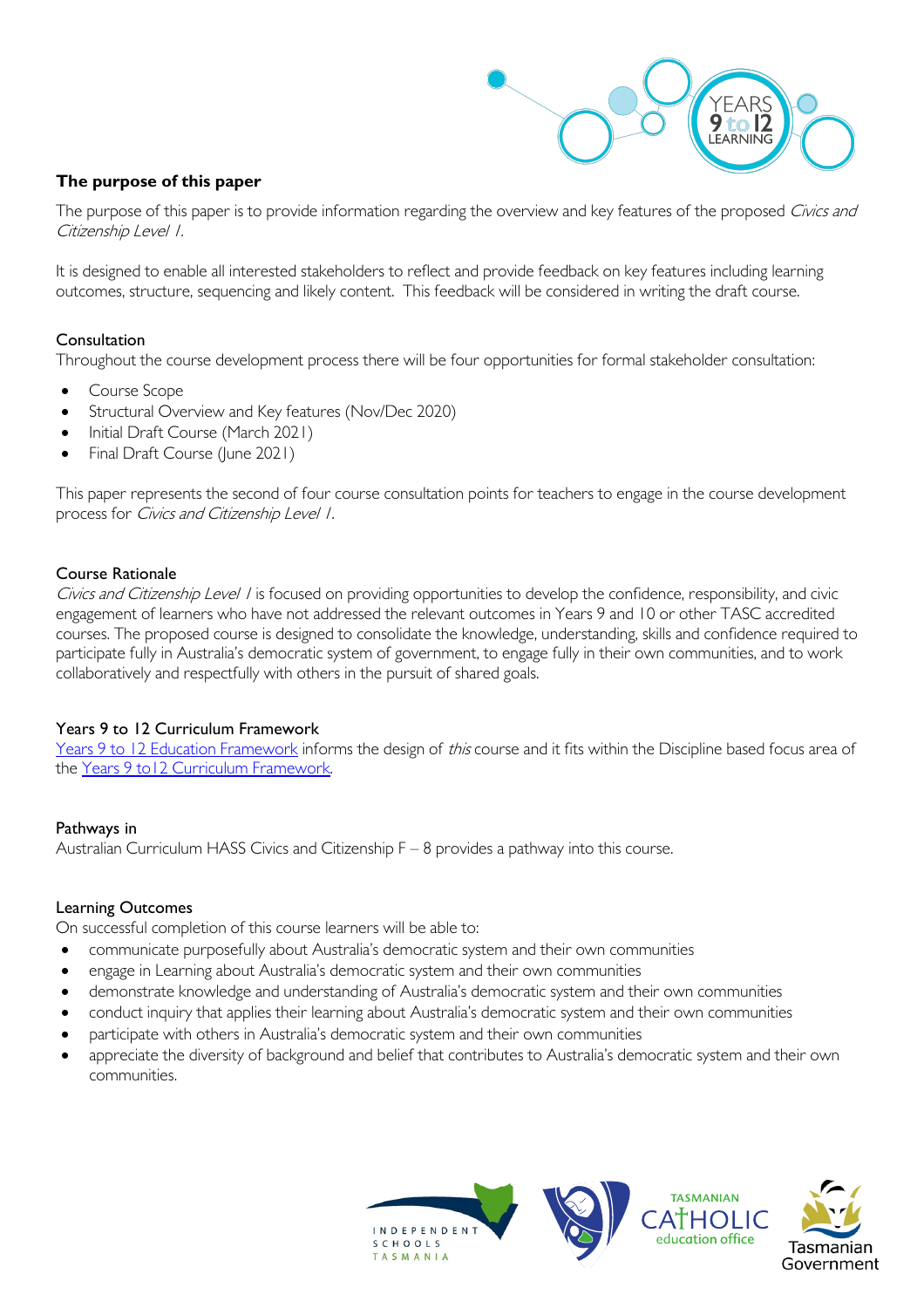

Course Structure



#### Modules Available

Core 1: Australia's democratic system and me

Core 2: Australia and the world

Core 3: Belonging: Citizenship and diversity

# Course Delivery

The modules will be delivered sequentially.

## Module Content

| Module I                                |                                                                                                                                                                         | Module 2                                                                                                                                                                                                                                     | Module 3                                                                                                                                                                                                                     |  |
|-----------------------------------------|-------------------------------------------------------------------------------------------------------------------------------------------------------------------------|----------------------------------------------------------------------------------------------------------------------------------------------------------------------------------------------------------------------------------------------|------------------------------------------------------------------------------------------------------------------------------------------------------------------------------------------------------------------------------|--|
| Australia's democratic system<br>and me |                                                                                                                                                                         | Australia and the world<br>Opportunities and                                                                                                                                                                                                 | Belonging: Citizenship and<br>diversity                                                                                                                                                                                      |  |
| $\bullet$<br>$\bullet$<br>$\bullet$     | Opportunities and<br>obligations<br>Voting<br>Representing<br>Rules and laws (living<br>together)<br>Government $\times$ 3 levels and<br>what they do<br>The law and me | obligations<br>Individuals and groups/types<br>$\bullet$<br>of communities<br>Resource management<br>$\bullet$<br>implications<br>National identity<br>$\bullet$<br>International relations<br>٠<br>Not for profit<br>٠<br>Sport and culture | Opportunities and<br>obligations<br>Principles of active<br>$\bullet$<br>citizenship<br>Joining communities and<br>٠<br>groups<br>Diversity<br>٠<br>Initiating change/ law<br>$\bullet$<br>Volunteering<br>Government powers |  |